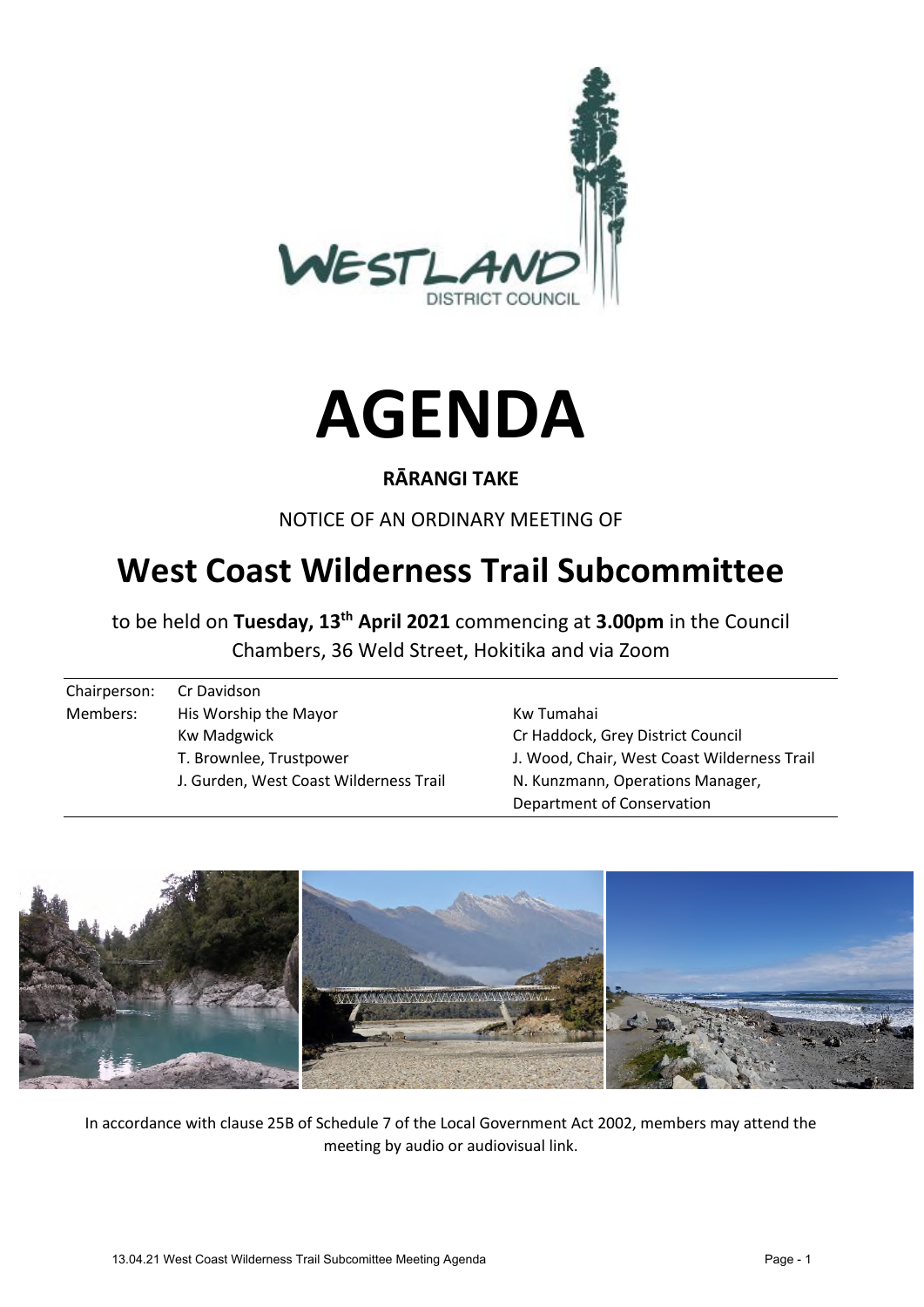# **Council Vision:**

*We work with the people of Westland to grow and protect our communities, our economy and our unique natural environment.* 

## **Purpose:**

The Council is required to give effect to the purpose of local government as prescribed by section 10 of the Local Government Act 2002. That purpose is:

- (a) To enable democratic local decision-making and action by, and on behalf of, communities; and
- (b) To promote the social, economic, environmental, and cultural well-being of communities in the present and for the future.

#### **1. NGĀ WHAKAPAAHA APOLOGIES**

### **2. WHAKAPUAKITANGA WHAIPĀNGA DECLARATIONS OF INTEREST**

Members need to stand aside from decision-making when a conflict arises between their role as a Member of the Council and any private or other external interest they might have. This note is provided as a reminder to Members to review the matters on the agenda, and assess and identify where they may have a pecuniary or other conflict of interest, or where there may be a perception of a conflict of interest.

If a member feels they do have a conflict of interest, they should publicly declare that at the start of the meeting or of the relevant item of business and refrain from participating in the discussion or voting on that item. If a member thinks they may have a conflict of interest, they can seek advice from the Chief Executive or the Group Manager: Corporate Services (preferably before the meeting). It is noted that while members can seek advice the final decision as to whether a conflict exists rests with the member.

# **3. NGĀ TAKE WHAWHATI TATA KĀORE I TE RĀRANGI TAKE**

#### **URGENT ITEMS NOT ON THE AGENDA**

Section 46A of the Local Government Official Information and Meetings Act 1987 states:

- (7) An item that is not on the agenda for a meeting may be dealt with at the meeting if  $-$ 
	- (a) the local authority by resolution so decides, and
		- (b) the presiding member explains at the meeting at a time when it is open to the public, -
	- (i) the reason why the item is not on the agenda; and
	- (ii) the reason why the discussion of the item cannot be delayed until a subsequent meeting.
	- (7A) Where an item is not on the agenda for a meeting, -
	- (a) that item may be discussed at the meeting if –
	- (i) that item is a minor matter relating to the general business of the local authority; and

(ii) the presiding member explains at the beginning of the meeting, at a time when it is open to the public, that the item will be discussed at the meeting; but

(b) No resolution, decision, or recommendation may be made in respect of that item except to refer that item to a subsequent meeting of the local authority for further discussion.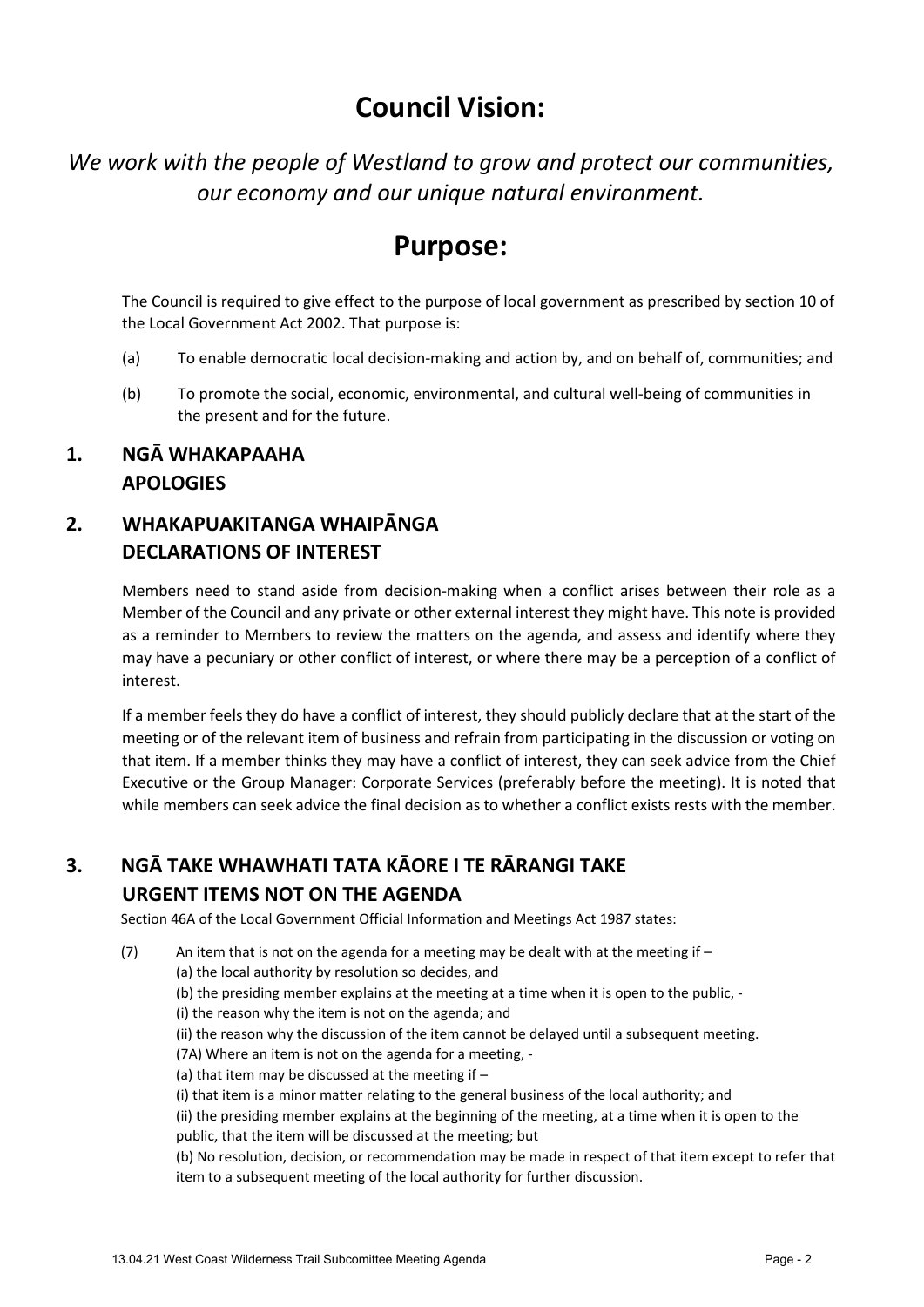### **4. NGĀ MENETI O TE HUI KAUNIHERA**

#### **MINUTES OF MEETINGS**

Minutes circulated separately via Microsoft teams/email

- **West Coast Wilderness Trail Subcommittee Meeting Minutes 3 December 2020**
- **5. ACTION LIST** (Page 5)

#### **6. NGĀ TĀPAETANGA PRESENTATIONS**

- **West Coast Wilderness Trail Trust Update**  Jackie Gurden, Trail Manager, West Coast Wilderness Trail Trust.
- **West Coast Wilderness Trail Quarterly Maintenance Report**  Melanie Anderson, Chief Executive, Destination Westland

## **7. KA MATATAPU TE WHAKATAUNGA I TE TŪMATANUI RESOLUTION TO GO INTO PUBLIC EXCLUDED**

(to consider and adopt confidential items)

Resolutions to exclude the public: Section 48, Local Government Official Information and Meetings Act 1987.

The general subject of the matters to be considered while the public are excluded, the reason for passing this resolution in relation to each matter and the specific grounds under Section 48(1) of the Local Government Official Information and Meetings Act 1987 for the passing of the resolution are as follows:

| <b>Item</b><br>No. | <b>General subject of</b><br>each matter to be<br>considered | <b>Reason for passing</b><br>this resolution in<br>relation to each<br>matter | Ground(s) under Section 48(1) for the<br>passing of this resolution                                                                                                                                                      |
|--------------------|--------------------------------------------------------------|-------------------------------------------------------------------------------|--------------------------------------------------------------------------------------------------------------------------------------------------------------------------------------------------------------------------|
|                    | <b>West Coast</b><br><b>Wilderness Trail</b><br>Enhancements | Good<br>to<br>reason<br>withhold exist under<br>Section 7                     | That the public conduct of the relevant<br>part of the proceedings of the meeting<br>would be likely to result in the disclosure<br>of information for which good reason or<br>withholding exists.<br>Section $48(1)(a)$ |

This resolution is made in reliance on sections 48(1)(a) and (d) of the Local Government Official Information and Meetings Act 1987 and the particular interests or interests protected by section 7 of that Act, which would be prejudiced by the holding of the relevant part of the proceedings of the meeting in public are as follows: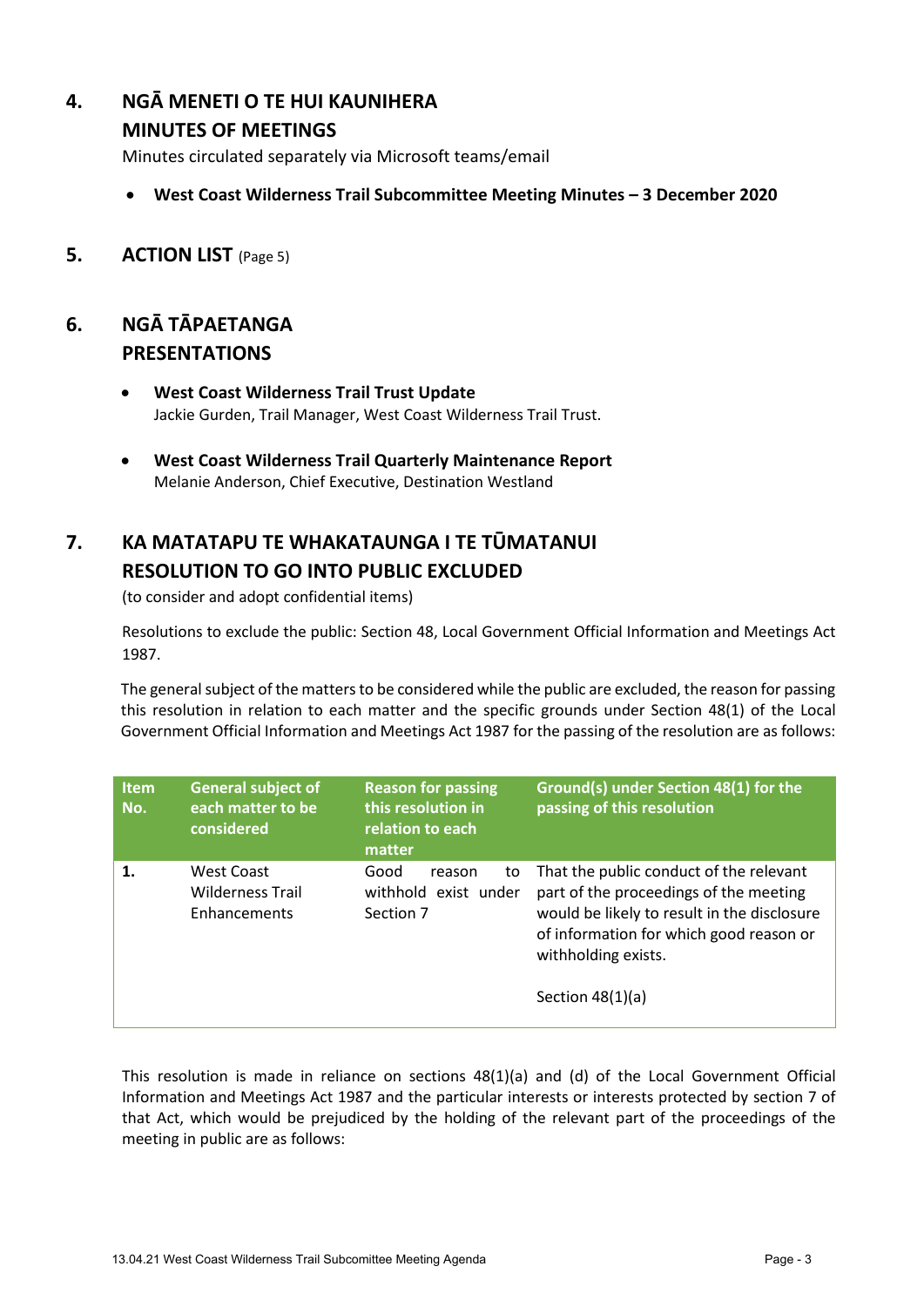| Item No. | <b>Interest</b>                                                                                                                                                       |
|----------|-----------------------------------------------------------------------------------------------------------------------------------------------------------------------|
|          | Enable any local authority holding the information to carry on, without prejudice or<br>disadvantage, negotiations (including commercial and industrial negotiations) |
|          | (Schedule 7(2)(i))                                                                                                                                                    |
|          |                                                                                                                                                                       |

#### **DATE OF NEXT WEST COAST WILDERNESS TRAIL SUBCOMMITTEE MEETING – 17 JUNE 2021 COUNCIL CHAMBERS, 36 WELD STREET, HOKITIKA AND VIA ZOOM**